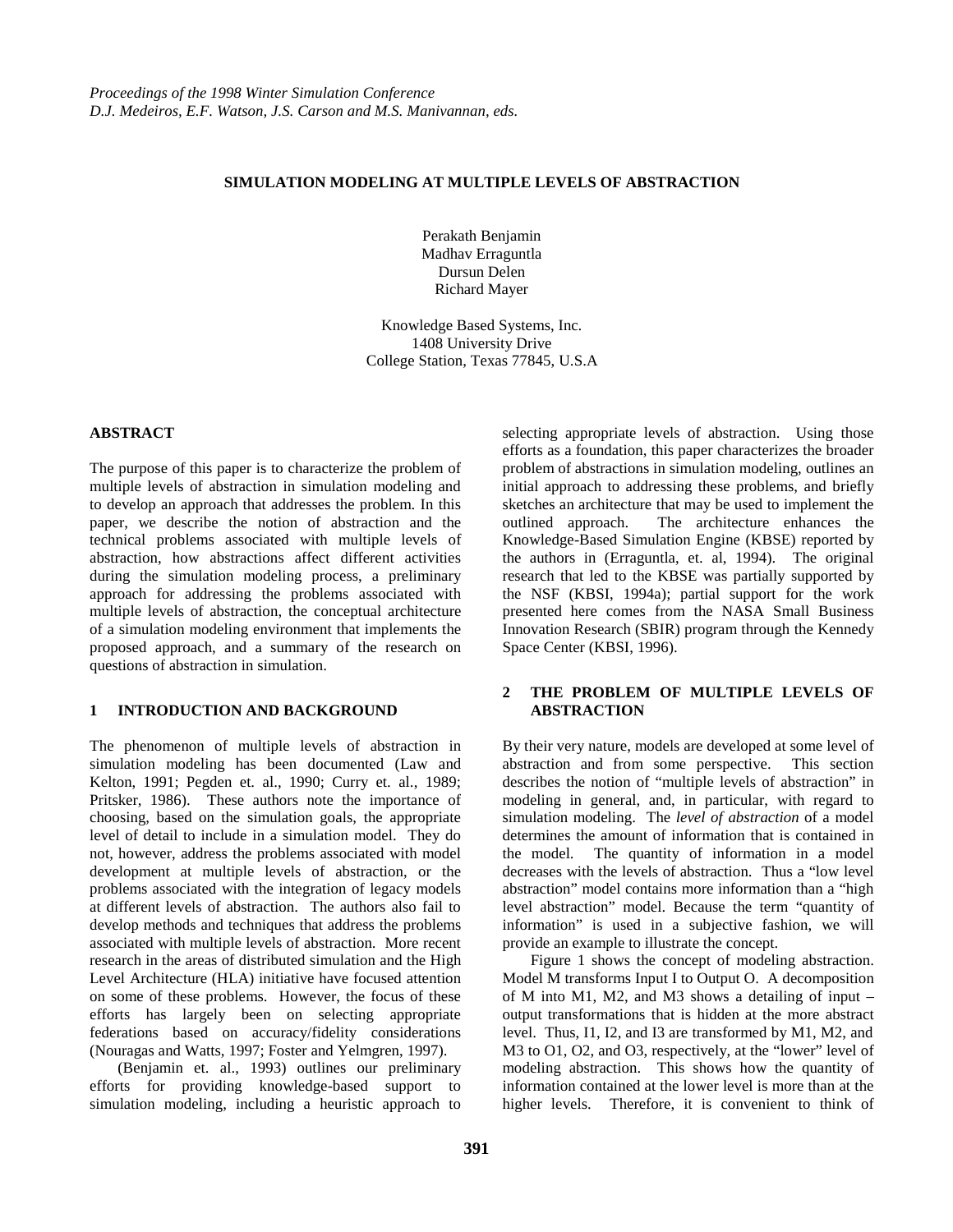abstractions as a mechanism to selectively "hide" information.



Figure 1. Abstractions in Modeling

The concepts of *abstraction* and *perspective* are different, although there is a strong relationship between them. We use the term perspective to refer to the mechanism that determines what set of model information is *relevant* to (and, therefore, needs to become an explicit part of a model) a given modeling goal. Abstraction level decisions are (as are other modeling decisions) perspectivedependent but these determine the quantity of information that needs to be associated with a model. Thus, abstractions determine *detail* (quantity of information) and perspectives determine *relevance*. As should be evident, the two are strongly coupled notions.

Establishing the level of abstraction is an important conceptual step in simulation modeling and is often done early in the model development life cycle. The choice of the "correct" level of abstraction is not always an easy one and often requires significant trial and error. A good modeling heuristic is to select the highest level of abstraction that will adequately address modeling objectives. Thus, for example, to determine the utilization of fork-lift trucks in a factory, it may not be necessary to model the manufacturing operations at a micro (detailed) level; it may be adequate to simply treat each manufacturing step as a unit task that takes a given amount of time and that requires a given set of resources. If, on the other hand, the modeling goal is to determine the distribution of time that the manufacturing operation resources reside in different states (such as "Waiting for Parts," "Waiting for Set Up," "Busy," "Waiting for Repair," etc.), then we need to develop a relatively finegrained model of each manufacturing operation. Once the abstraction-level decision has been made, however, it significantly influences many other aspects of the simulation modeling life cycle. Moreover, in situations

where previously developed (legacy) models must be integrated and harmonized for purposes quite different from their original use, the phenomenon of multiple levels of abstractions gives rise to several additional technical challenges.

The technical problems associated with simulation modeling and simulation can be grouped into four categories:

1. *Determining the correct level of abstraction*. Determining the correct level of abstraction refers to selecting the quantum of information that must be included in the model to help address the modeling goals. Thus, in an enterprise simulation-modeling context, determining the abstraction level involves answering questions such as "Should the model be constructed at the enterprise level, department level, or at the detailed task level within a sub function of a department?"

2. *Decomposition/Dis-aggregation.* Decomposition or Dis-aggregation refers to the conceptual task of taking a model artifact/concept at some level of abstraction and developing a set of modeling artifacts/concepts that contain more information about the model. As we've discussed earlier, a decomposition always produces a model that contains a greater amount of information. Decomposition may be applied to different kinds of model artifacts and concepts including modeling goals, performance metrics, activities, and objects. In addition, decomposition often entails data collection and knowledge acquisition. For example, to develop a detailing of the activity "Make Coffee" described earlier, one may need to interview the set of people who make coffee on a regular basis, determine how they make coffee, and then structure the results.

3. *Roll-up/Aggregation.* Roll-up or aggregation refers to the conceptual task of processing a set of modeling artifacts/concepts at some level of abstraction and generating a set of "higher level" modeling artifacts/concepts that are useful for decision making. The aggregated model artifacts contain a smaller quantity of information and often manifest themselves as a summary of the information contained at the lower level of abstraction. In addition, roll-up and aggregation often involve data and information transformation. For example, the *Weight* attribute of a ship may be computed by summing the values of the weights of the component subsystems of the ship. Similarly, the average *Duration* attribute of "Make Coffee" may be computed by adding the average durations of the sub activities "Prepare Coffee Pot," "Add Coffee Powder," "Add Water," "Activate Brewing," and "Pour Coffee."

4. *Integration/Harmonization.* Refers to the concept task of performing the needed changes to ensure that two or more different models or model fragments work together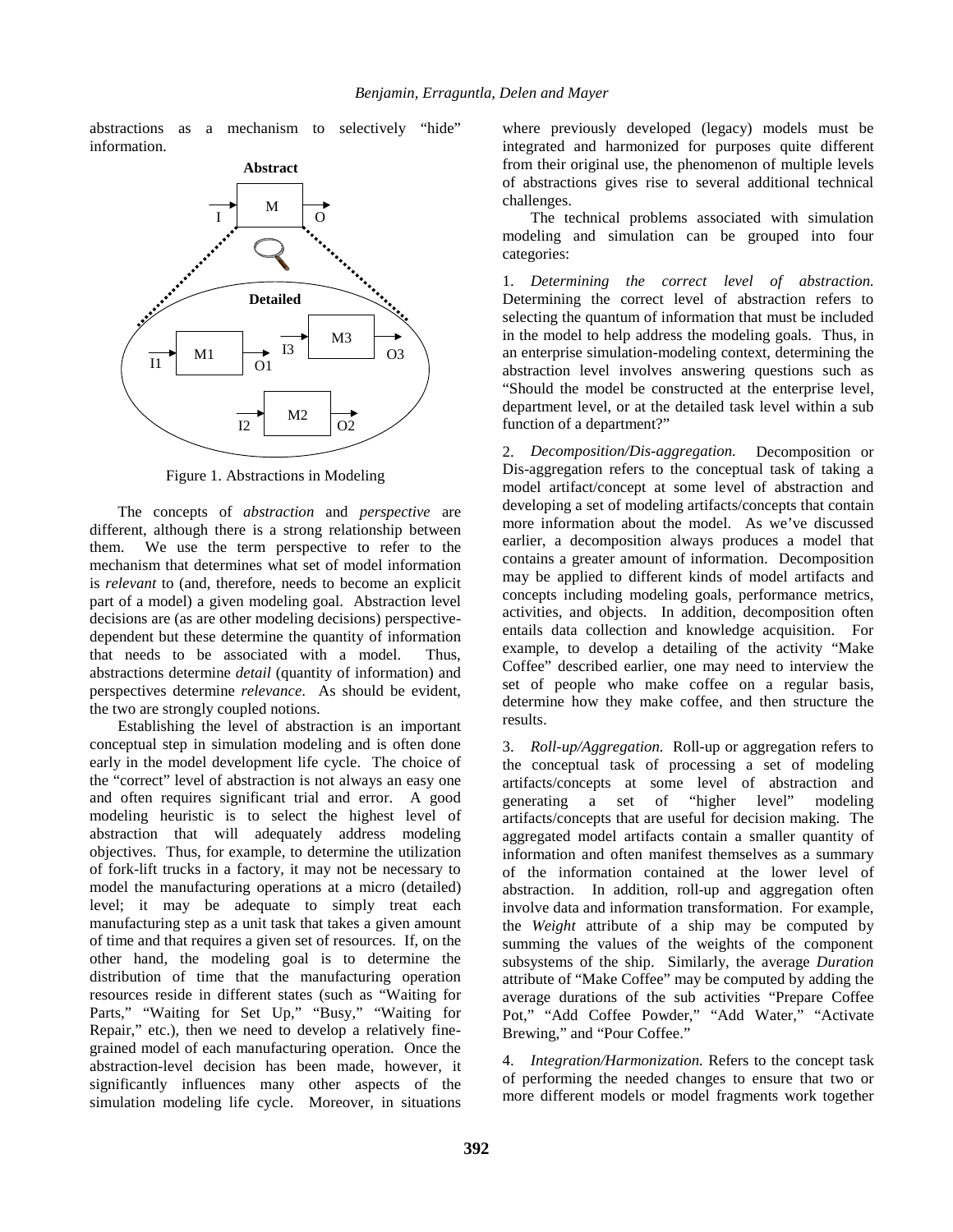properly. The problem is critical in situations where an attempt is made to re-use and integrate legacy models into a simulation model development effort. For example, suppose that a joint task force (Army, Navy, and Air Force) simulation model needs to be developed. Each entity has a large number of existing simulation models created for previous missions and the task entails that these models be leveraged and modified in developing the federation. Researchers from KBSI have developed an ontology-driven approach to the problem of integrating multiple enterprise simulation developed using standard modeling languages (Tissot and Crump, 1998). However, this approach does not address the problem of multiple levels of abstraction during model integration.

## **3 SOLUTION APPROACH**

This section describes our approach to addressing the multiple-abstraction level problems described in the preceding sections. We begin by summarizing the technical problem and then describe our approach to addressing this problem.

#### **3.1 Determining the Appropriate Level of Abstraction for Simulation Model Integration**

One of the issues that needs to be addressed in integrating legacy simulation models is selecting the appropriate level of abstraction in each legacy model. Consider the legacy models shown in Figure 2.



Figure 2. Selection of Appropriate Level of Abstraction for Integration

Assume that the two legacy models, A and B, need to be integrated. However, these two legacy models may have been developed independently and at different levels of abstraction. Thus, it might be more appropriate to integrate the top-level of Model A with the second level of Model B. Even within an individual model, it might be necessary to selectively decompose certain activities, in order to model them in more detail. Hence, selecting the appropriate level of abstraction in each model becomes an important issue in the integration of legacy simulation models. This section details some heuristics that can be used to provide knowledge-based assistance to this problem.

The approach outlined here extends the original approach presented in (Erraguntla et. al., 1994) to integrate multiple legacy models. Our approach also accommodates objects at multiple levels of abstraction, which was not supported before. Our philosophy for determining the *appropriate* level of abstraction can be summarized as follows:

- 1. If the user has any preferences concerning mixing and matching levels of abstraction, the simulation modeling system must accommodate these preferences. In this case, if any mismatches are noticed between the abstraction levels chosen by the user, the system will notify the user and will allow the user to resolve the mismatches.
- 2. Alternately, the modeling system will provide automated support for determining the appropriate levels of abstraction to integrate. The system determines the appropriate levels to integrate based on the goals of the simulation. A preliminary simulation model is created by integrating the different models at the highest level of abstraction. This initial simulation model is executed and analyzed. Selected portions of the integrated model are decomposed and the process is repeated until the entire simulation model is more or less at the same level of abstraction. A heuristic for determining the appropriate level of abstraction based on this philosophy is detailed below.

#### **3.1.1 Heuristic for Determining the Appropriate level of Abstraction**

Our heuristic to determine the appropriate level of abstraction contains the following steps.

- **Step I**: Integrate legacy models at the top-most level.
- **Step II**: Objects in different legacy models might be at different levels of abstraction. For these objects, apply the heuristics described in Section 3.1.1.1 to ensure object abstraction consistency.
- **Step III**:Execute the preliminary simulation model and observe the simulation results.
- **Step IV:** The processes in the different legacy models may be at different levels of abstraction. Based on the results of model execution, determine whether the different processes are at a consistent level of abstraction (Section 3.1.1.2). If process consistency is achieved, the procedure is terminated. Otherwise, a subset of the processes is decomposed. Process decomposition might again introduce object abstraction inconsistencies. In this case, the Step II procedure is repeated.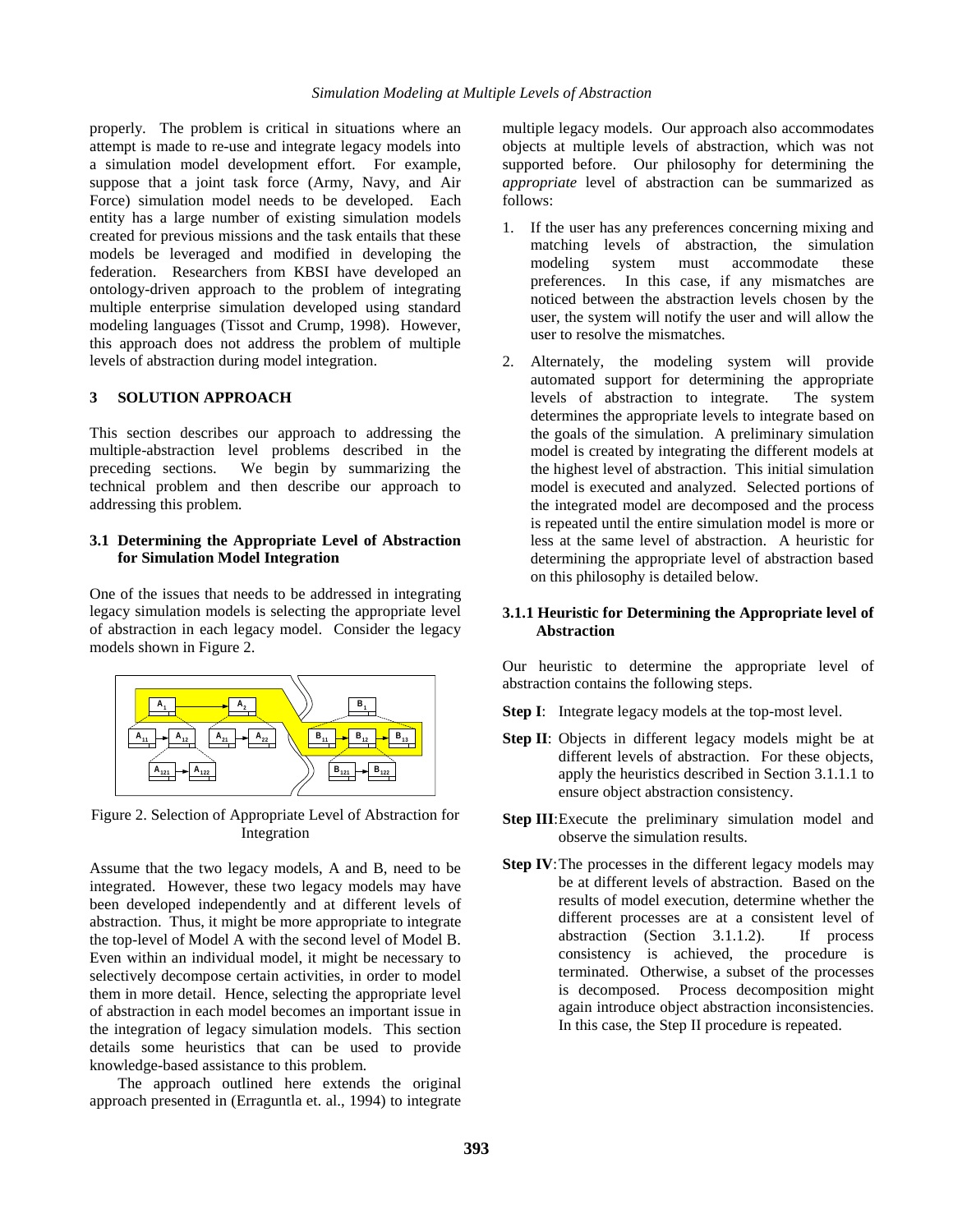## **3.1.1.1 Achieving Object Abstraction Consistency**

Objects residing in different legacy simulation models could also be at different levels of abstraction. In order to integrate legacy simulation models it is necessary to check that all the models refer to the objects at the same level of granularity. Our approach to ensuring object consistency is based on knowledge about two kinds of object relationships: Part-Of, and Sub-Kind-Of (Figure 3). Part-Of is used to represent the relationship between an object and its constituent parts. For example, two Programmers and a System Analyst might be Part-Of the Software Development Team. The Sub-Kind-Of relation is used to represent the generalization/specialization relationships between objects. For example, "General Purpose Milling Machine" and "Special Purpose Milling Machine" might both be Sub-Kind-Of the object "Milling Machine."



Figure 3. Object Abstractions

Different simulation modules that need to be integrated might have objects represented at different levels of abstraction. For example, a legacy simulation model might refer to the object "Software Development Team." Some other legacy model might refer to "Software Development Team" by its constituent parts: "Programmers" and "System Analyst." Similarly, a simulation model might refer to "Milling Machines," while another simulation model might individuate the machines by their type: "General Purpose Milling Machine" and "Special Purpose Milling Machine."

Detecting and resolving such differences in object abstraction modeling will become an issue if the different simulation models need to be integrated. Our approach uses the IDEF5 ontology-based object hierarchy to capture relationships between objects and to detect/resolve mismatches in legacy simulation models (KBSI,1994b). If the object abstraction is based on a Part-Of relation, consistency is achieved by replacing the object with its constituent parts. In our example, "Software Development Team" is replaced by two "Programmers" and a "System Analyst." On the other hand, if the object abstraction is based on the Sub-Kind-Of relation, then the specialized object type is replaced by its more general object type. That is, "General Purpose Milling Machine" and "Special Purpose Milling Machine" will be replaced by the more generic "Milling Machine." These examples illustrate how object consistency between multi-abstraction simulation

models is achieved using a replacement strategy based on the Part-Of and the Sub-Kind-Of relationships.

## **3.1.1.2 Achieving Process Abstraction Consistency**

The processes (behaviors) in different legacy models might also be at different levels of abstraction. Heuristic presented in Section 3.1.1.1 will likely eliminate object abstraction inconsistencies. However, the presence of *process* abstraction inconsistencies might also prevent the realization of simulation modeling goals. A general guiding principle is to represent processes having maximum impact on the current simulation goals in greater detail and to represent other processes at higher levels of abstraction. The heuristic detailed below is based on this simulation modeling principle.

- 1. Integrate and run the models at the current level of modeling abstraction.
- 2. Determine the *abstraction parameter* for the current modeling goal. An abstraction parameter is a parameter that provides a basis to decide whether or not to decompose a process. It is our experience that, for most manufacturing goals, time or cost could be used as the abstraction parameter.
- 3. Before running the simulation, apportion the abstraction parameter to each process. For example, if the goal of the simulation is related to processing time, then the abstraction parameter might be the processing time. Thus, the time the entity spends in the system is apportioned to each of the process steps.
- 4. Suppose that there are five process steps in the simulation model. Ideally, each of these processes should have roughly 20% of the abstraction parameter apportioned. If any process step has a high proportion of the abstraction parameter apportioned to it (say 40% instead of the expected 20%), it indicates that, with respect to the current goals of the simulation, that process step is modeled at a higher level of abstraction than other process steps in the model. Decomposing this process step, if possible, will facilitate capture, in more detail, those portions of the model that have maximum impact on achieving the goal. Hence, in the next iteration, decompositions of such process steps are included in the model.
- 5. Suppose that, as a result of applying this decomposition strategy, there are eight process steps in the integrated model in the next iteration. At this stage, we expect each of the process steps to have roughly 12.5% of the abstraction parameter. If not, the decomposition procedure in Step 4 is repeated on selected process steps in the model. Otherwise (that is, when the abstraction parameter values are nearly all equal), we have achieved process abstraction consistency.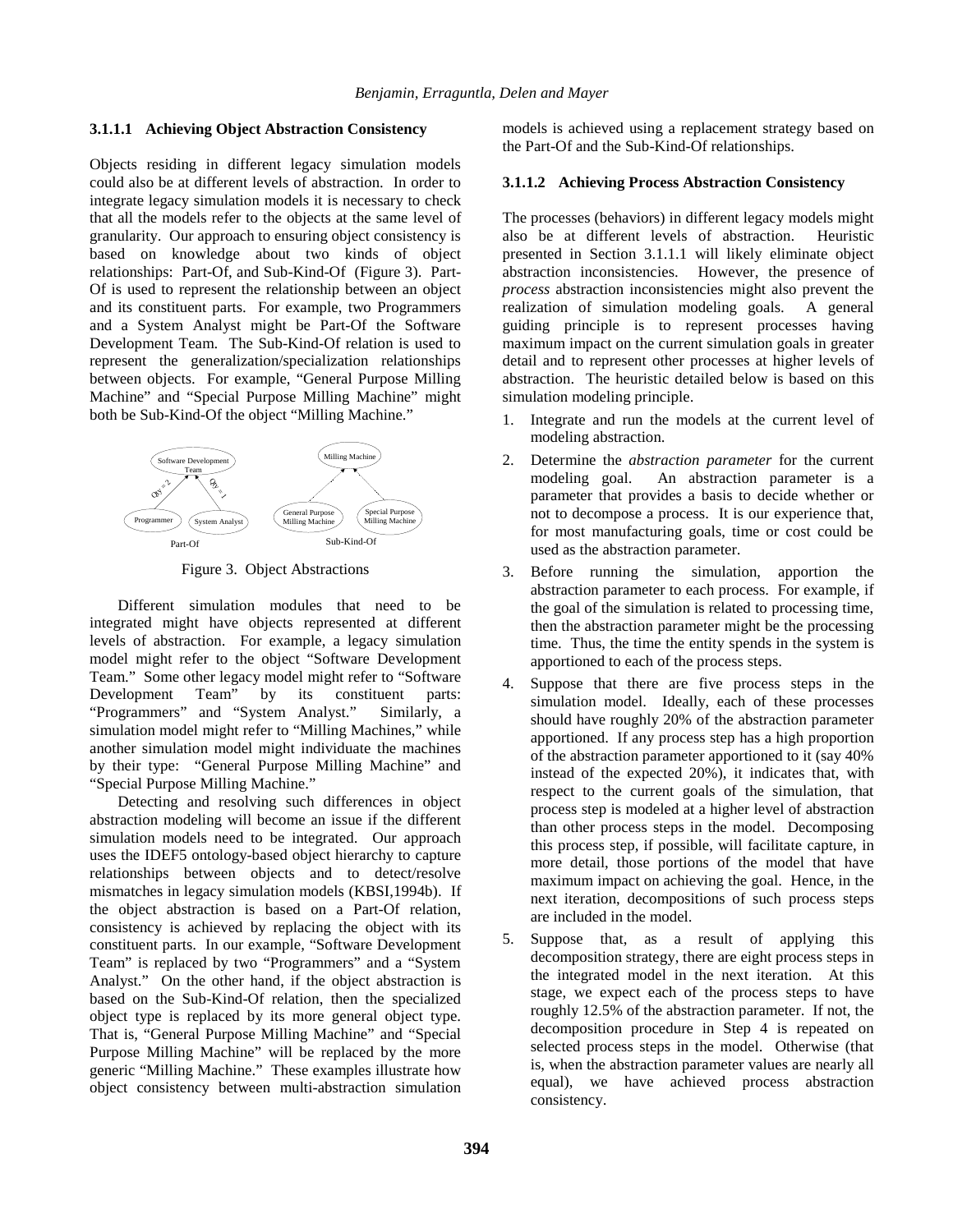### **3.1.2 Variations to the Heuristic**

The heuristic presented in Section 3.1.1 (and detailed in Sections 3.1.1.1 and 3.1.1.2) prescribes how to determine the top-most abstraction levels in different models that can be integrated. For example, it can be used to determine that Level 1 of Model 1 is at the same abstraction level with Level 2 of Model 2 and, consequently, should be integrated. However, depending upon on the goals of the simulation and available time and budget, the modeler might like to develop the integrated model in more detail. For example, the modeler may want to use Level 2 of Model 1 and would like to determine the matching levels in other models. In such cases, the user can selectively decompose one or more models to the required level of abstraction and use the heuristic to determine the matching levels in other models.

## **3.2 Consistency of Information Between Different Abstraction Levels**

In some simulation models, the different abstraction levels were developed from different perspectives and, hence, will have different information content. These differences may not arise only because of the abstraction and aggregation of objects and processes, but also due to the omission of detail and the degree of approximation. Consequently, it is not only allowable, but may also be *desirable*, to have different information content in different abstraction levels. Yet, even after accounting for the differences between different perspectives, information in the different abstraction levels may still remain inconsistent with each other. This is especially true in a collaborative modeling environment, where models at different abstraction levels are developed by different modelers. For example, an activity might have been modeled to require a mean time of 10 days in one abstraction, and its constituent sub-activities might have been modeled to require a total of 15 days in a lower level of abstraction.

Based on the goals of the modeling, some situations may warrant and legitimize these discrepancies, whereas, in other situations the two levels of abstraction might be considered inconsistent. In this section, we discuss consistency between different levels of abstraction and describe heuristic mechanisms to detect such inconsistencies.

# **3.2.1 Process Duration Consistency**

Consider the situation in which activities are represented at multiple levels of abstraction (Figure 4). The duration of an activity and its constituent sub-activities could be different in different levels of abstraction. For example, the actual duration to execute an activity at run time might be affected by the resource requirements and resource availabilities; these requirements and availabilities could differ at different levels of abstraction. To determine the consistency of temporal information between the abstraction levels it is necessary to think of the temporal estimates as either optimistic or pessimistic.



Figure 4. Process Duration Consistency

Based on the modeling goals and perspectives, it might be necessary for the time taken to execute an activity at a higher level of abstraction be greater than the time taken to execute its sub-activities at the lower level of abstraction. In this situation, we say that the higher level is a pessimistic estimate of the temporal information at the lower levels of abstraction. This paradigm is especially useful in top-down planning and design domains, where planners develop plans at a particular level and hand it over to sub-ordinate personnel for detailing. Planning personnel who use plans at higher levels of abstraction might be satisfied as long as the detailed plan meets the constraints imposed by the higher level plan. Similarly, based on modeling goals, it might be necessary that the temporal information at the higher level is an optimistic estimate of the temporal information at lower levels (that is, the duration at higher levels is smaller than the duration in lower levels).

Once the nature of temporal consistency requirements is identified between two abstraction levels, the issue is one of determining whether the two levels meet those consistency requirements. We have developed two kinds of mechanisms for determining consistency: 1) an activation-based method, and 2) an average-based method. In both the methods, the different levels of abstraction are executed with identical entity arrivals. In activation-based consistency, processing times of every entity in the two levels are compared. For example, the consistency requirement could be that Level 1 be an optimistic estimate of Level 2. That is, the duration should be smaller in Level 1 than in Level 2. If, in a particular activation, the processing time of an entity is greater in Level 1 than the processing time of the corresponding entity in Level 2, then the two levels are considered to be inconsistent. On the other hand, in an average-based determination, the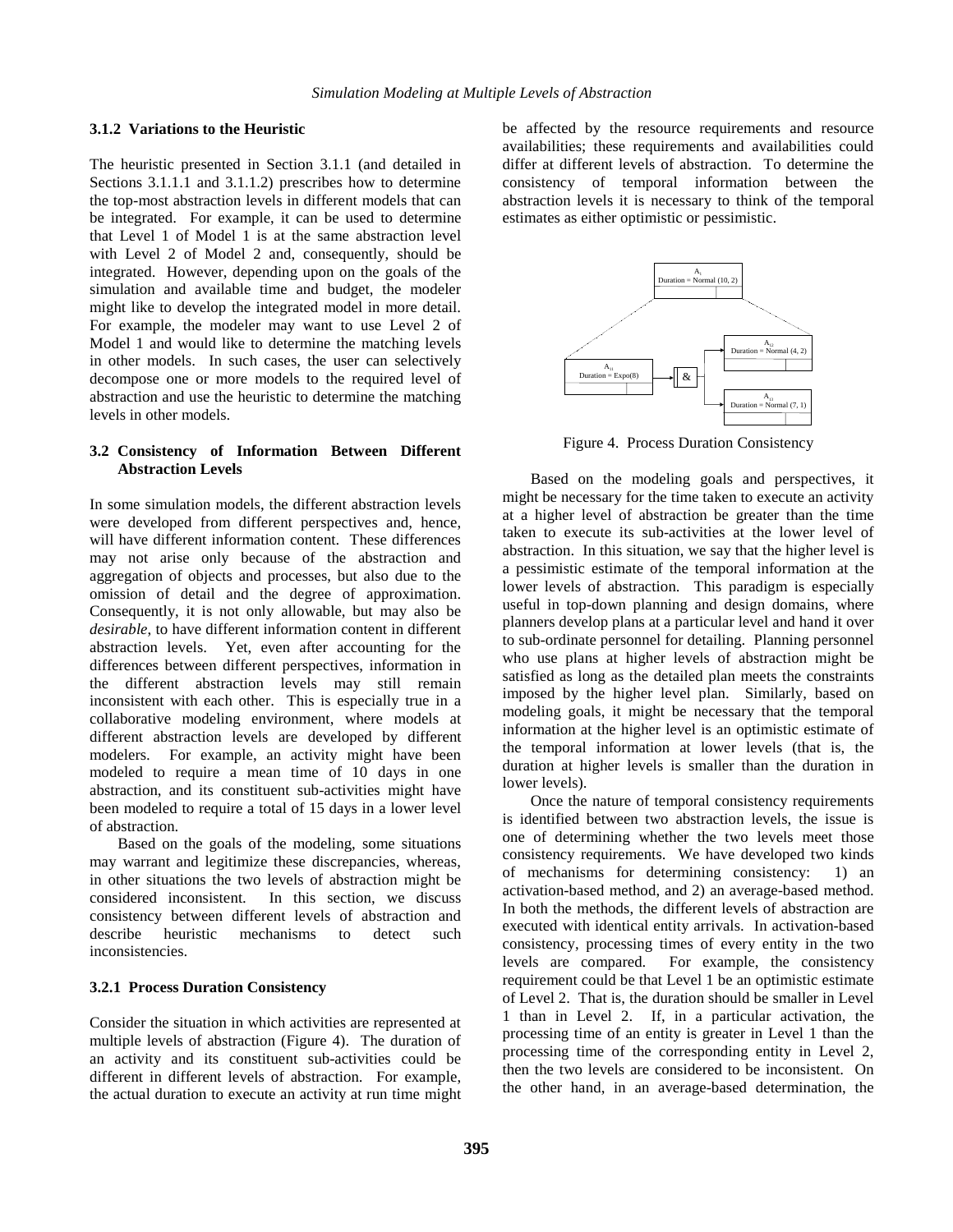average processing times are compared instead of the individual processing times.

Note that the notion of consistency presented above (as well as other notions of consistency presented below) are not absolute but are instead based on specific model parameters such as entity arrival rates, resource availabilities, etc. Two abstraction levels, consistent in one situation, might turn out to be inconsistent with different entity arrivals or resource availabilities. So, in testing for consistency, these factors should be set to their appropriate levels based on the current modeling goals. Also, note that the measure focuses on whether durations in one level are shorter/longer than the other level. No attempt is made to quantify the degree of closeness.

# **3.2.2 Object Consistency**

With respect to objects, two types of consistency between different abstraction levels can be defined: 1) object definition consistency, and 2) object use specification consistency. Object definition consistency is concerned with whether objects specified in different levels of abstraction, after accounting for the differences in perspective, are in a consistent state. Object use specification consistency evaluates whether the usage (duration and utilization) of objects at different levels are consistent.

## *Object Definition Consistency:*

In general, objects occurring in different levels of abstraction could be different. However, the differences should be based on certain valid modeling guidelines. The following list contains the types of differences between abstraction levels we consider to be acceptable and mandated by the different perspectives.

- 1. *Omission*: A higher abstraction level might omit an object that occurs in a lower level of detail. However, if there is an object at a higher level of abstraction which is not represented in any form at a lower level, we highlight the difference to the user as a potential source of inconsistency.
- 2. *Aggregation*: A higher level model might aggregate objects occurring at a lower level based on the Part-Of relation (Section 3.1.1.1). For every aggregate object occurring at a higher level process, one or more constituent parts of the object must be used in the process decomposition. Otherwise, we highlight the difference as a potential source of inconsistency. Also, even though it might be acceptable for lower abstraction level to aggregate objects occurring in higher abstraction levels, we nonetheless highlight such object occurrences as potential sources of inconsistency.

3. *Substitution*: A higher level model can use generic object substitutes occurring at lower levels of abstraction. Such substitution can be based on the Sub-Kind-Of relation (Section 3.1.1.1). If an object occurs at a high level of abstraction, and, if the same object, its constituent parts, or its sub-kind (that is, its specialization) do not occur at a lower level, we highlight the difference as a potential source of inconsistency.

The IDEF5 ontology modeling methodology (KBSI, 1994b) is used to capture these kinds of relationships between objects and to test and validate object definition consistency between different abstraction levels.

## *Object Use Specification Consistency:*

Just as with process duration consistency, object use specification consistency can be determined at the activation level or at the average level. In activation based consistency, the same entity arrivals are simulated using the different abstraction levels. For every activation (entity flow), whether the time interval of usage of an entity at a lower level is a sub-set of the time interval of the usage of either the entity or its aggregate or its substitute at the higher level is closely checked. Comparisons are not made if an object is omitted at higher levels of abstraction. Alternately, the user can specify that the consistency required is the time interval of an object use at the lower level when this time interval is a superset of the time interval of the use of the equivalent object at the higher level.

Consistency checks could be performed for the average of all the activations instead of checking for each activation. In average based checking, utilizations are compared instead of time intervals. Note also that these consistency checks are dependent on the entity arrival rates and the resource schedules. During consistency checking, these factors should be set to levels appropriate for their intended use.

# **3.3 Data Aggregation**

Sometimes it might be necessary to design or run a simulation model at a particular level of abstraction, but present results at a higher level of abstraction. This could happen when simulation model users are at different levels in an organization hierarchy. Instead of running simulation models at multiple levels, it would be more economical to run simulation models at the lowest abstraction user level, roll-up or aggregate the information, and then present the aggregated information at higher levels. We have developed two kinds of mechanisms to perform data aggregation: 1) qualitative and 2) quantitative. For quantitative roll-ups, the simulation model is designed/executed at the lower level of abstraction and heuristics are designed to aggregate and present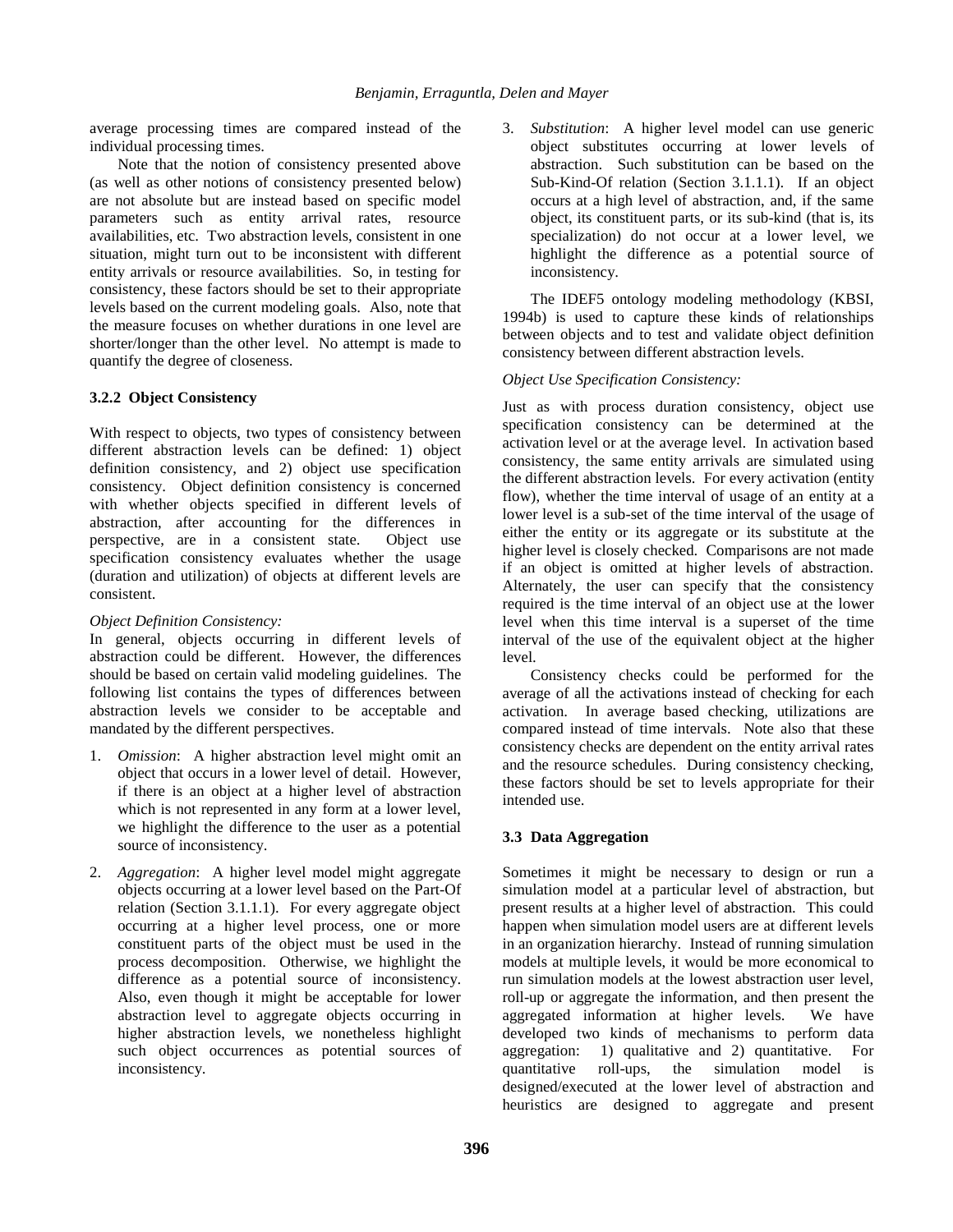information at higher levels of abstraction. These data aggregation heuristics are average based.

The qualitative heuristics are used mainly during the conceptual and detailed simulation model design phases of a simulation development effort. Qualitative aggregation mechanisms are typically used to determine estimates of minimum, maximum, and expected values of parameters. A more detailed description of these qualitative aggregation heuristics is given in (Benjamin et. al., 1994; KBSI, 1997).

# **4 KNOWLEDGE-BASED SIMULATION ENGINE ARCHITECTURE**

This section outlines the elements of an architecture that implements the multi-abstraction mechanisms described in Section 3. This architecture is part of a more comprehensive architecture for knowledge based simulation called the Knowledge based Simulation Engine (KBSE) (Erraguntla et. al., 1994). Previous implementations of KBSE provided knowledge-based support for simulation model generation starting from a description of modeling goals and structured system descriptions (KBSI, 1994a). KBSE provides knowledgebased assistance for system description capture, goal capture, boundary determination, goal decomposition, abstraction level determination, and executable simulation model generation. The authors are currently refining the Abstraction Level Determination module of KBSE based on the concepts presented in this paper. A detailed description of a previous version of KBSE is given in (Erraguntla, et., al., 1994). The KBSE modifications that implement mechanisms to support multi-abstraction level simulation model development are shown in Figure 5.

Simulation models at multiple levels of abstraction can be generated using the Simulation Model Generator. The Simulation Model Generator contains KBSE modules that assist in the automatic generation of executable simulation models from structured system descriptions and a set of modeling goals. These modules communicate with the Consistency Validator and the Data Aggregator for addressing issues arising out of multiple levels of abstraction.



Figure 5. KBSE Components for Multi-Abstraction Modeling

The Consistency Validator checks for consistency between different levels of abstraction in a simulation model, as detailed in Sections 3.1 and 3.2. The Data Aggregator is used to roll-up data from the simulation designs or simulation executions at low levels of abstraction and present this information/data for users at higher levels of abstraction. Integrated simulation models can also be developed by integrating legacy models using the Model Integrator. The Model Integrator makes use of the Abstraction Level Matcher to determine the appropriate levels to integrate in the legacy models (Section 3.1). The Model Integrator also maintains two way communication with the Data Aggregator and with the Consistency Validator. The Data Aggregator, the Consistency Validator, and the Abstraction Level Matcher make use of an IDEF5-based object-relational repository to manage the dependencies between the different objects and processes in the simulation model.

# **5 SUMMARY**

This paper described: 1) a characterization of the problem of multiple levels of abstraction associated with simulation modeling, 2) an approach that addresses a subset of these problems, and 3) an architecture that implements the approach. The work described here addresses an important, albeit poorly addressed, problem associated with simulation model development. The approach described in the paper has the potential to produce significant productivity gains to the simulation modeling process. We hope that the new concepts presented in this paper will trigger additional research initiatives in this important and technically challenging area.